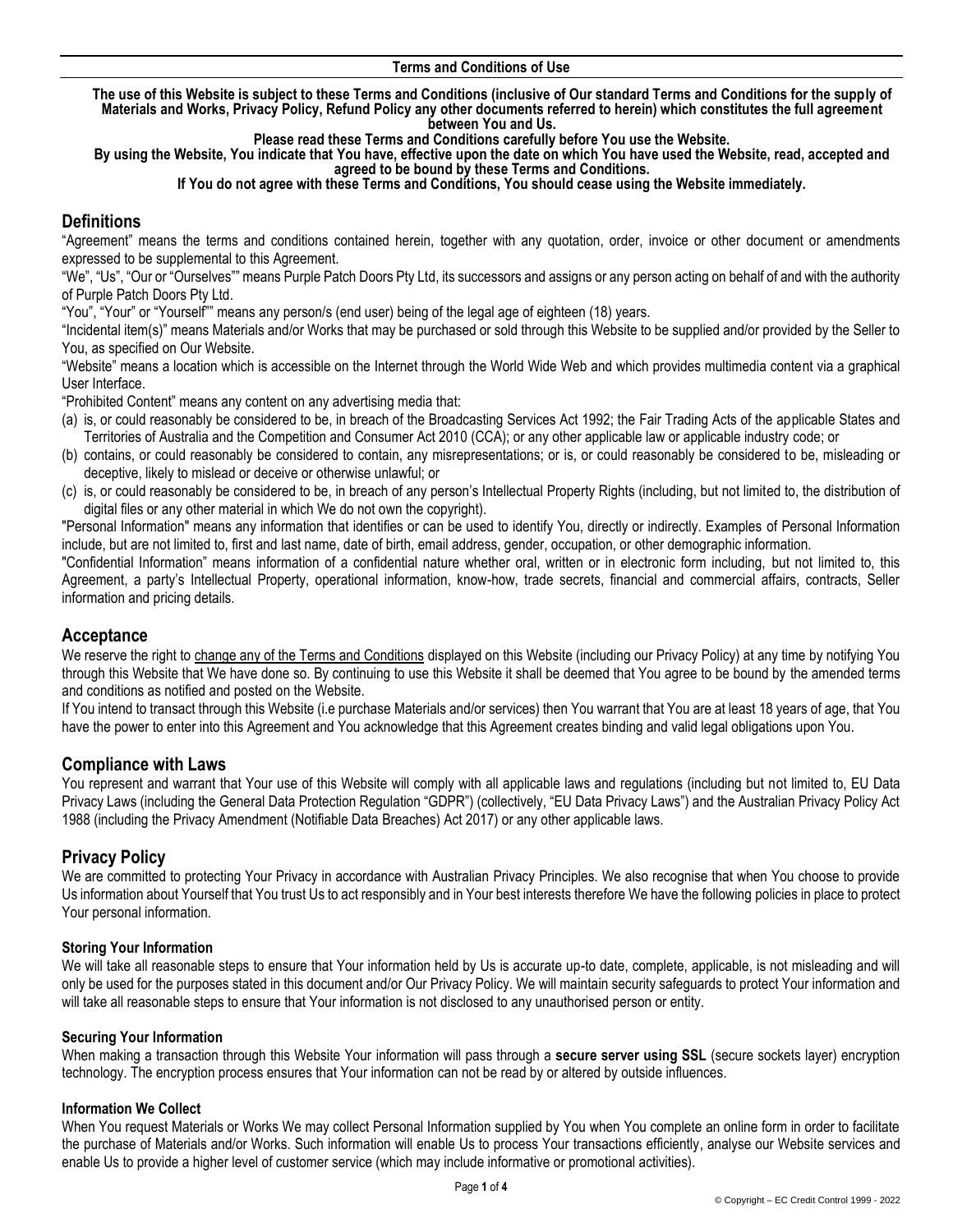We may also collect the following information/tracking data for statistical purposes and to help Us understand how to make Our Website more available and user friendly for You and to measure the success of any advertising activities We may under take:

- (a) Your IP address.
- (b) The date and time of Your visits to Our Website.
- (c) Your clicks and activity on this Website.
- (d) The referring Website if any through which You clicked through to this Website.
- (e) Technical information on Your browser, device and operating systems.

#### **Information We Release**

We will only release information about You as authorised by Yourself, required by law or where required in order for Us to provide Materials or Works to Yourself e.g to third party suppliers, or delivery companies. Where supplied to such third parties the information provided will only be sufficient for the third party to perform their services and may not be used by them for any other purpose.

We will not release Your information for any purpose which You could reasonably expect us not to release the information.

Except as detailed above We do not share, give, sell, rent, or lease information to third parties and Your Personal Information will only be disclosed to those employees within Our organisation who have a need to know in order to ensure You are provided with information about Our products and Works or to request Materials and Works through this Website.

Under the Privacy Act legislation You can ask to see any information We may hold about You and You also have the right to have any inaccuracies in the same corrected by Us. We will comply with any such requests to the extent required by the Privacy Act legislation within fourteen (14) days of the receipt of Your request. We may ask you to verify your identity in order to help us respond efficiently to your request.

## **Other Data Protection Rights**

You may have the following data protection rights:

- (a) To access, correct, update or request deletion of Personal Information. We will take all reasonable steps to ensure that the data We collect is reliable for its intended use, accurate, complete and up to date.
- (b) In addition, individuals who are residents of the European Economic Area "EEA" can object to processing of their Personal Information, ask to restrict processing of their Personal Information or request portability of their Personal Information. You can exercise these rights by contacting Us using the contact details provided in the "Questions and Concerns" section below.
- (c) Similarly, if Personal Information is collected or processed on the basis of consent, the data subject can withdraw their consent at any time. Withdrawing Your consent will not affect the lawfulness of any processing We conducted prior to Your withdrawal, nor will it affect processing of Your Personal Information conducted in reliance on lawful processing grounds other than consent.
- (d) The right to complain to a data protection authority about the collection and use of Personal Information. For more information, please contact your local data protection authority. Contact details for data protection authorities in the EEA are available at http://ec.europa.eu/justice/article-29/structure/data-protection-authorities/index\_en.htm.

# **Questions & Concerns**

If You have any questions or comments, or if You have a concern about the way in which We have handled any privacy matter, please use Ou[r contact](https://mailchimp.com/contact/)  [form](https://mailchimp.com/contact/) via this Website to send Us a message. You may also contact Us by postal mail or email at: admin@purplepatchdoors.com.au

## **For EEA Residents:**

For the purposes of EU data protection legislation, the Privacy Officer is the Data Protection Officer (DPO) of Your Personal Information. Our Data Protection Officer can be contacted at: admin@purplepatchdoors.com.au

**For Non-EEA Residents: Attention: Privacy Officer admin@purplepatchdoors.com.au Postal Address: PO Box 1016 Archerfield QLD 4108**

## **Cookies**

We and Our partners may use various technologies to collect and store information when You use this Website, and this may include using cookies and similar tracking technologies, such as pixels and web beacons. These web beacons track certain behavior such as whether the email sent through the Website was delivered and opened and whether links within the email were clicked. They also allow Us to collect information such as the recipient's:

- IP address, browser, email client type and other similar details;
- Tracking of Website usage and traffic;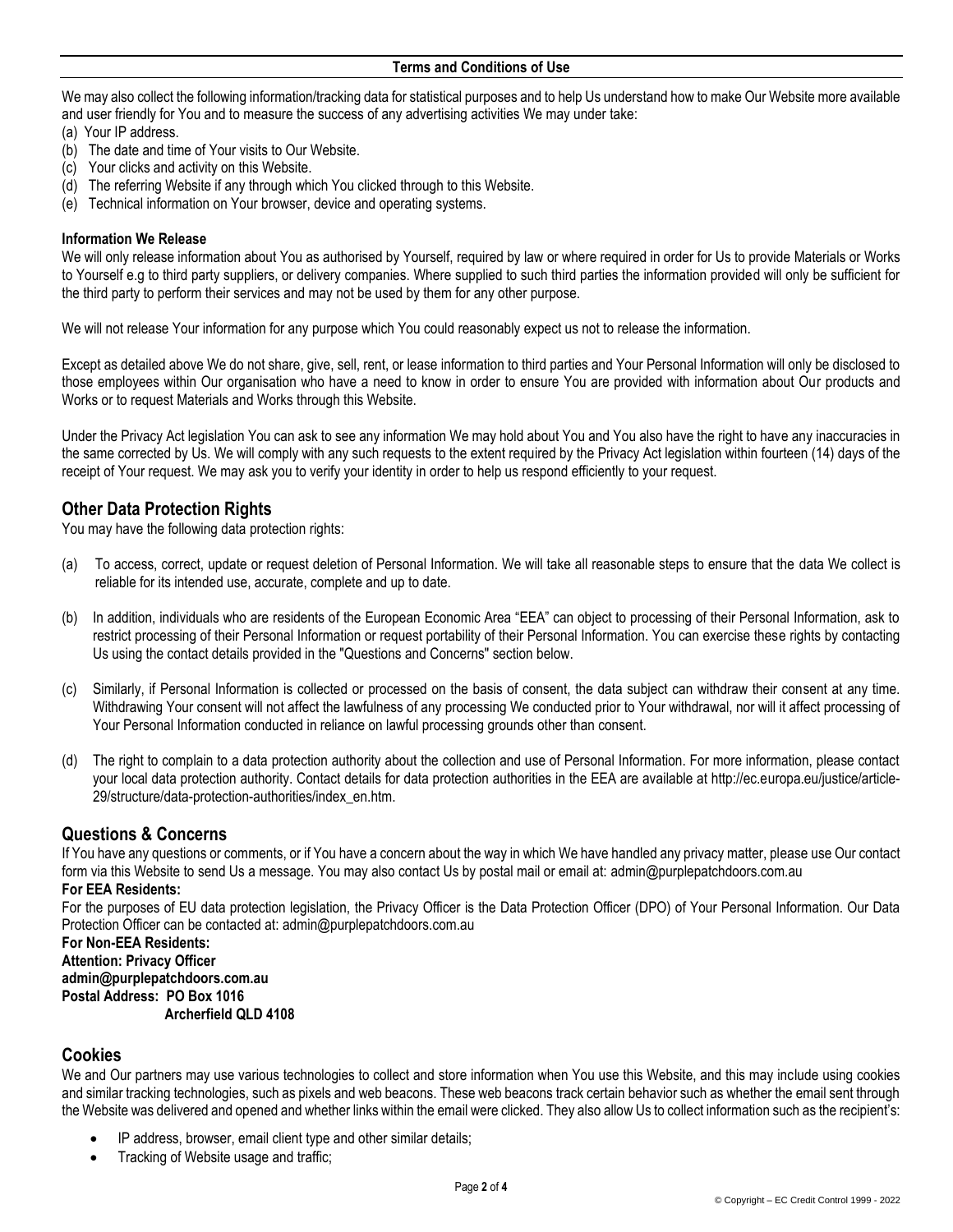• Reports are available to Us when We send an email to You, so We may collect and review that information.

These cookies **do not read Your hard drive** but may be stored on Your hard drive to enable Our Website to recognise You when You return to the same.

# **Mailing Lists**

If at any time You are on a mailing list of Ours then You may request to be removed from the same and We will comply with Your request if there is no unsubscribe button provided, then please contact Us with Your request using the "Contact Us" section of this Website.

## **Returns, Damaged or Defective Materials**

Our policy in relation to Returns, Damaged or Defective Materials shall be as specified in Our standard Terms and Conditions for the supply of Materials and Works. We shall not accept returns for change of mind or if You make a wrong decision unless due to our negligence or incorrect information supplied by Ourselves.

## **Copyright and Trademarks**

The contents of this Website are at all times the copyright or trademark property of either Ourselves, Our suppliers or linked third parties and You may not distribute, reproduce, display, publish any trademark or other content of this Website for any purpose whatsoever without the prior written approval of Us, Our suppliers or linked third parties (each as applicable). Furthermore, You agree to indemnify Us against any claims, costs, damages or losses incurred by Us should You fail to comply with this clause.

## **Advertisers and Linked Sites**

The display on Our Website of any advertiser or the provision of a link to third party Websites does not constitute Our endorsement of either the advertiser or third-party provider or any of their Website content (including but not limited to, any Prohibited Content) or business practices. As We do not have any control of the content of any third party Websites, access to such Websites is at Your sole risk and We recommend that You thoroughly review the terms and conditions of use and the Privacy policies of any third party Website immediately once You access such a Website.

We shall accept no liability in regards to any dealings, promotions or activities between Yourself and advertisers or third-party providers.

## **Specifications and Information**

Specifications and information provided on this Website are given in good faith based on Our knowledge, experience, or information provided to Us by manufacturers and/or suppliers, or derived from sources believed to be accurate at the time the information is received by Us, therefore it is recommended if You have any concerns as to the suitability of Materials or Works provided through this Website in respect of the use of the Materials or Works or their suitability for a particular use that You contact Us or seek external professional opinion.

You acknowledge and accept that colours of items displayed on the Website may not reflect the true and actual colour of such items as this may be affected by external influences such as the quality of images supplied to Us for use, or the quality, age or settings on Your monitor. If colour is a major factor in Your decision making We recommend You contact Us before purchase.

## **On-Line Ordering**

Display on this Website does not guarantee the availability of any particular Material(s) therefore all orders placed through this Website shall be subject to confirmation of acceptance by Us. Orders for Works shall be subject to confirmation of suitable timeframes between You and Ourselves for provision of the Works.

## **Continuous Service**

Due to the inherent nature of Websites, We cannot guarantee uninterrupted or continuous availability of this Website and You accept that the Website may also be unavailable from time to time for maintenance or scheduled upgrades. Where able We shall give You advanced warning of the same. We shall accept no liability in relation to Website downtime whether scheduled or otherwise.

## **Termination of Use**

These terms and Your access to Our Website may be terminated by Us (at Our sole discretion) at any time without notice or any requirement to give You a reason why. In the event of termination under this clause We shall have no liability to You whatsoever (including for any consequential or direct loss You may suffer).

## **Jurisdiction**

This Website (excluding any linked third-party sites) is controlled by Us from Our principal business premises in Australia. Our servers are located in Australia, so Your information may be transferred to, stored, or processed in Queensland. It can be accessed from countries around the world to the extent permitted by the Website. As each country has laws that may differ from Australia, by accessing this Website, You agree that the laws and statutes of Australia shall apply to any dealings, actions or claims arising out of, or in relation to, this Agreement, or Your use of this Website, irrespective of any conflict with any laws and statutes applicable to Your country of domicile.